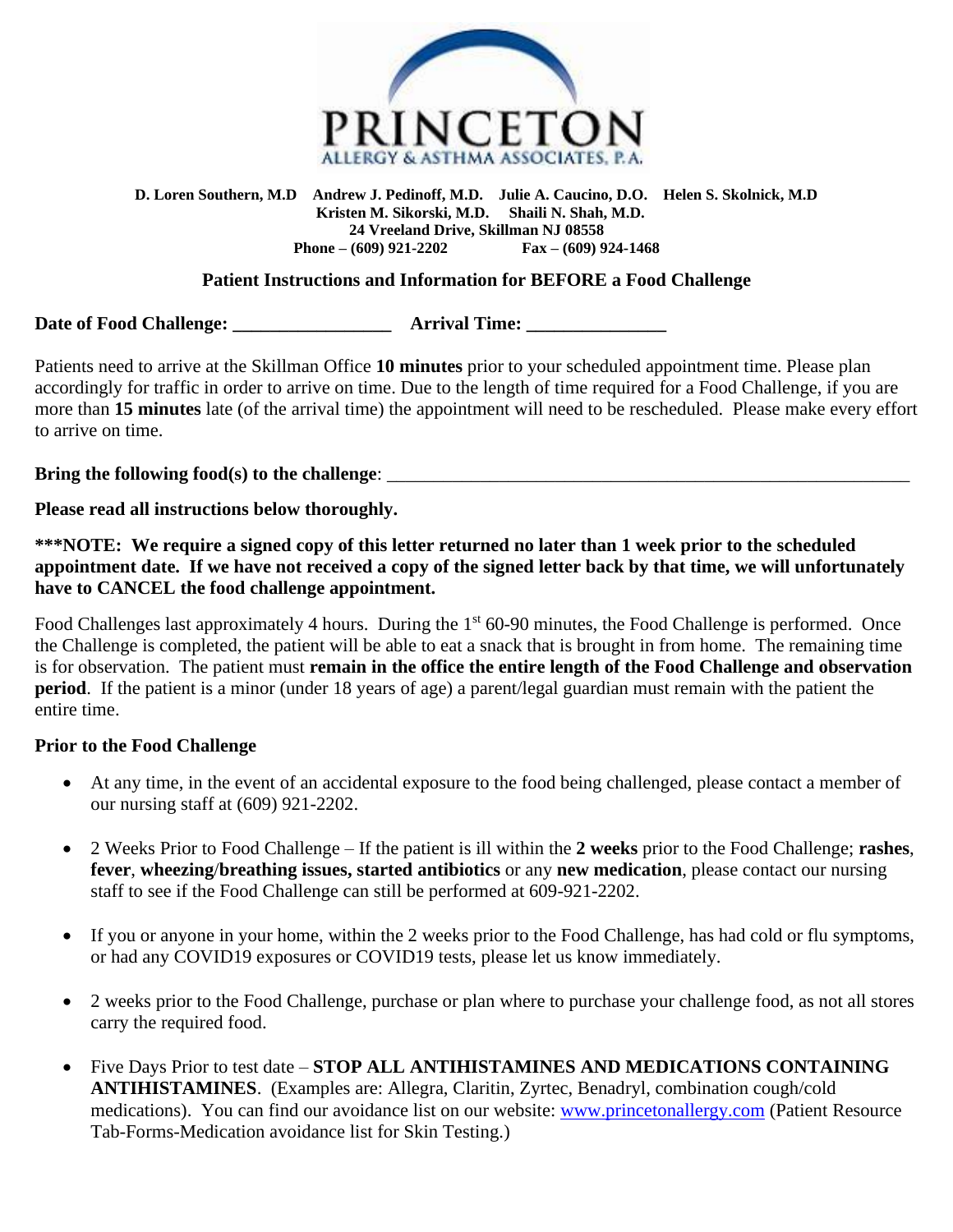### **The morning of the Food Challenge:**

- The patient should not eat anything **two** hours prior to the Food Challenge
- It is important that the physician and nursing staff have both the parent and patient's undivided attention during the Food Challenge. Please arrange for the care of other children so we can provide the patient the individualized attention that a Food Challenge requires.
- Adults, please do not bring any food for yourself to consume that your child is allergic to.
- Only one adult will be allowed at the Food Challenge with a minor.
- If the patient is 18 years or older, they will be the ONLY ONE allowed in the exam room area. A parent or other companion may wait in the waiting room out front.

Please bring the following items with you to the Food Challenge:

# **1) Bring required Challenge Food**

- 2) A change of clothing for the patient
- 3) EpiPen (Please check the expiration date. If your EpiPen has expired contact our office for a new prescription). If a current in-date EpiPen is not present, the challenge will be canceled
- 4) Bring a snack/lunch that the patient has eaten without incident in the past. Do not bring any new or different brand items.
- 5) Books, games, toys, etc. to stay occupied during the visit.

# **After the Food Challenge:**

- Patient should stay home and be monitored by a responsible adult for the remainder of the day. They should not plan on going to school, extra-curricular activities or sports until the next day.
- No new or restaurant food
- No further Food Challenge food
- Minimize strenuous activity
- Call if any problems arise later in the day
	- 609-921-2202. If after office hours, please contact physician on call by calling same number and following instructions for physician on call.

We are happy to provide notes for school or sports since this is an excused absence for a medical procedure.

If you have any questions about your Food Challenge, please call (609) 921-2202 and ask for your physician's nurse.

## **Please note:**

You will be required to pay the specialist copay for this visit.

Food Challenges require a significant amount of physician time and staffing. Please check your schedule and if needed, your child's schedule. We request notification of cancellation one-week in advance. Less than 1week notification will result in a \$200.00 fee.

\_\_\_\_\_\_\_\_\_\_\_\_\_\_\_\_\_\_\_\_\_\_\_\_\_\_\_\_\_\_\_\_\_\_\_\_\_\_\_\_\_\_\_\_\_ \_\_\_\_\_\_\_\_\_\_\_\_\_\_\_\_\_\_\_

Patient Name **Date of Birth** 

\_\_\_\_\_\_\_\_\_\_\_\_\_\_\_\_\_\_\_\_\_\_\_\_\_\_\_\_\_\_\_\_\_\_\_\_\_\_\_\_\_\_\_\_\_ \_\_\_\_\_\_\_\_\_\_\_\_\_\_\_\_\_\_\_

Patient/Parent/Guardian Date

Please sign and return by fax (609) 252-0037, or mail to the Skillman office 2 weeks prior to your scheduled Food Challenge.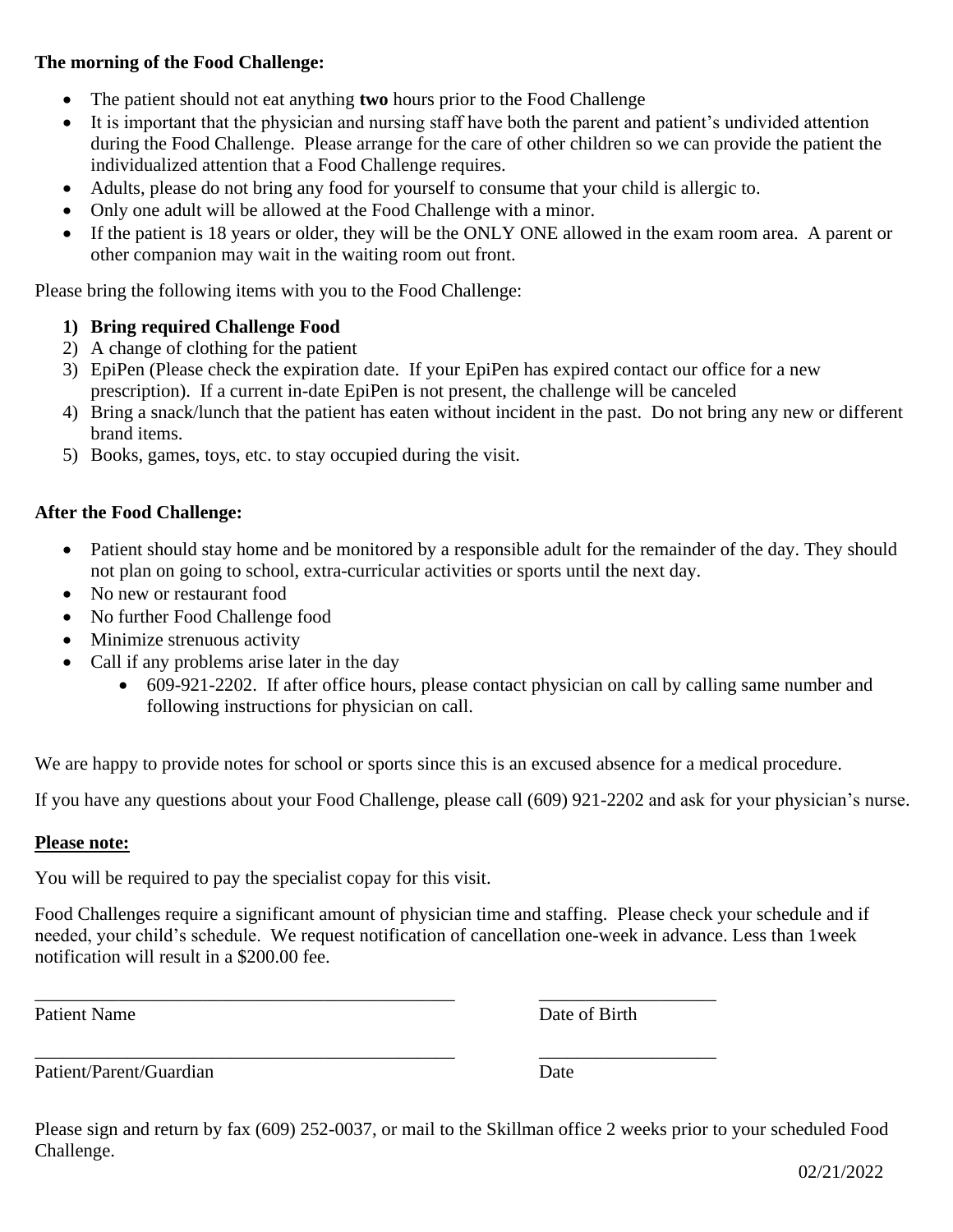## **Challenge Foods**

**Almonds-** 16 oz bag of plain whole roasted and salted almonds. All nuts must be **out of the shell**, seasoned only with salt, and **cannot be contaminated with other items person is allergic to.**

**Apple-** 2 or 3 medium- large washed apples (organic preferred)

**Avocado-** 3 to 4 medium sized avocados

**Banana-** 3 medium bananas

**Beans (kidney, white, pinto, black) -** 1 cup beans cooked with water, seasoned with only salt

**Beef-** 12oz medium cooked beef, pink in the middle, seasoned only with salt. If tolerated can bring Hunt's ketchup for flavor, if no allergy to ingredients in Hunt's ketchup.

**Brazil Nut -** 16 oz bag of brazil nuts. All nuts must be **out of the shell**, roasted, seasoned only with salt, and **cannot be contaminated with other items person is allergic to.**

**Blueberry-** 1-1 ½ cups of fresh washed blueberries (Organic preferred)

**Buckwheat-** 2 cups of plain cooked buckwheat, seasoned only with salt.

**Cantaloupe -** ½ Cantaloupe, cut with a clean knife on a clean cutting board

**Cashews-** 16 oz bag of plain roasted and salted cashews. All nuts must be **out of the shell**, seasoned only with salt, and **cannot be contaminated with other items person is allergic to.**

**Chick Peas-** 1 cup check peas cooked with water, seasoned with only salt.

**Coconut-** 7oz can of "**Let's do Organic"** creamed coconut. Can be purchased at Wegman's or Basil Bandwagon Health Food Store in Flemington (908-788-5737) Also bring an unopened 16oz bottle of clear juice

**Corn-** 10oz bag of frozen Birds Eye or Wegman's, steam in a bag corn. Seasoned only with salt.

**Crab-** Plain fresh crab, no skin or shells, steamed or baked, may season with salt only. (Cannot be canned)

**Green Beans-** 10oz bag of frozen Bird Eye or Wegman's, seasoned only with salt. Prefer steamed in bag.

**Egg-** Unopened 16oz bottle of clear apple or grape juice for mixing with egg powder (which we supply). No juice with pulp and no sports drink. Bring several pieces of toast or a box of crackers as well as a bottle of unopened honey. If wheat allergic bring gluten free bread or cracker with honey. If you/your child does not like honey, jam or jelly is fine

**Baked Egg** – see Baked Egg recipe. Bring six 6 equal sized cupcakes.

**Fish (cod or fish instructed) -** 34 -1 lb. of plain steamed or baked fish. Seasoned only with salt, no skin.

**Flax Seed-** 1 bag of whole flax seeds. Bring several pieces of toast or a box of crackers as well as a bottle of unopened honey. If wheat allergic bring gluten free bread or cracker with honey. If you/your child does not like honey, jam or jelly is fine

**Hazelnuts-** 16 oz bag (unopened) of roasted and salted hazelnuts, out of the shell. All nuts must be **out of the shell**, seasoned only with salt, and **cannot be contaminated with other items person is allergic to.**

**Honeydew Melon-** ½ Honeydew Melon, cut with a clean knife on a clean cutting board.

**Lentils-** 1 cup lentils cooked with water. Seasoned with only salt.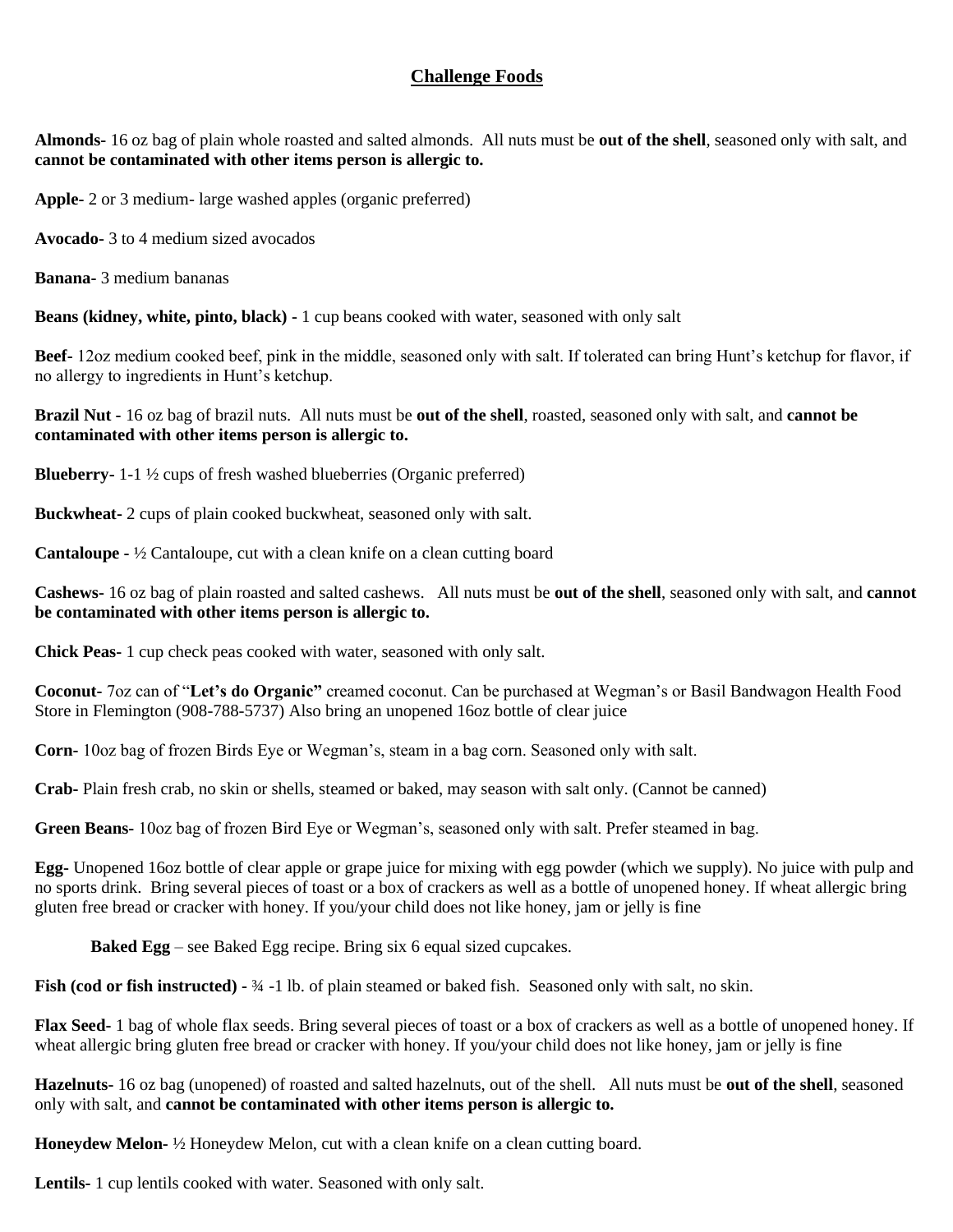**Lamb-** 8-10 oz of medium to well cooked meat. No fat, grizzle or bones. Seasoned only with salt.

**Lobster -** 6 oz. plain fresh lobster, no skin or shells, steamed or baked, may season with salt only. (Cannot be canned)

**Milk-**Unopened 16 oz container of plain whole milk

**Baked Milk -**see Baked Milk recipe. Bring six 6 equal sized cupcakes.

**Mustard-** Unopened jar of plain "Guldens" mustard- When appropriate patient should bring in 3-4 large soft pretzels or a box of crackers

**Oats-** 2 cups of oatmeal cooked with water. Season only with salt.

**Peanut-** 16 oz unopened bottle of clear apple or grape juice for mixing with peanut powder (which we supply). No juice with pulp and no sport drinks. Bring several pieces of toast or a box of crackers as well as a bottle of unopened honey. If wheat allergic bring gluten free bread or cracker with honey. If you/your child does not like honey, jam or jelly is fine

**Peas-** 10oz bag of frozen steam in a bag Bird's eye or Wegman's peas, seasoned only with salt.

**Pecans -** 16 oz bag of roasted and salted pecans. All nuts must be **out of the shell**, seasoned only with salt. **Cannot be contaminated with other items person is allergic to.** 

**Pistachios-** 1 16 oz can/bag of plain roasted and salted pistachios. All nuts must be out of the shell, seasoned only with salt, and **cannot be contaminated with other items person is allergic to.**

**Pork-** 10oz medium well-cooked pork. No fat, grizzle and seasoned only with salt.

**Potato-** 3 medium sized baked potatoes.

**Raspberry -** 1 ½ cups of fresh washed raspberries (Organic preferred)

**Rice-** 1 ½ cups of rice cooked in water- can be salted. OR 1 container of rice cream.

**Sesame Seed-** 1 jar **McCormack** brand sesame seeds. Bring several pieces of toast or a box of crackers as well as a bottle of unopened honey. If wheat allergic bring gluten free bread or cracker with honey. If you/your child does not like honey, jam or jelly also works

**Shellfish (crab, lobster, or shrimp as instructed)-** 6 oz fresh, no skin or shells, steamed or baked, may season with salt only. (Cannot be canned)

**Shrimp**- 6 oz **p**lain fresh shrimp, no skin or shells, steamed or baked, may season with salt only. (Cannot be canned)

**Soy-** Unopened 32oz container of organic **Wegman's** or **Edensoy** unsweetened soy milk.

**Squash-** 16oz cooked squash, seasoned with only salt.

**Sunflower-** 16oz unopened bottle of clear apple or grape juice and a jar of Sunbutter.

**Strawberry-** 2 quarts of organic washed fresh strawberries.

**Tomato-** 2 pints of organic washed cherry tomatoes.

**Walnuts-** 16 oz bag of roasted and salted walnuts. All nuts must be **out of the shell**, seasoned only with salt, and cannot be contaminated with other items person is allergic to.

**Watermelon-** 1 whole small or half medium sized watermelon with seeds removed. Cut with a clean knife on a clean cutting board.